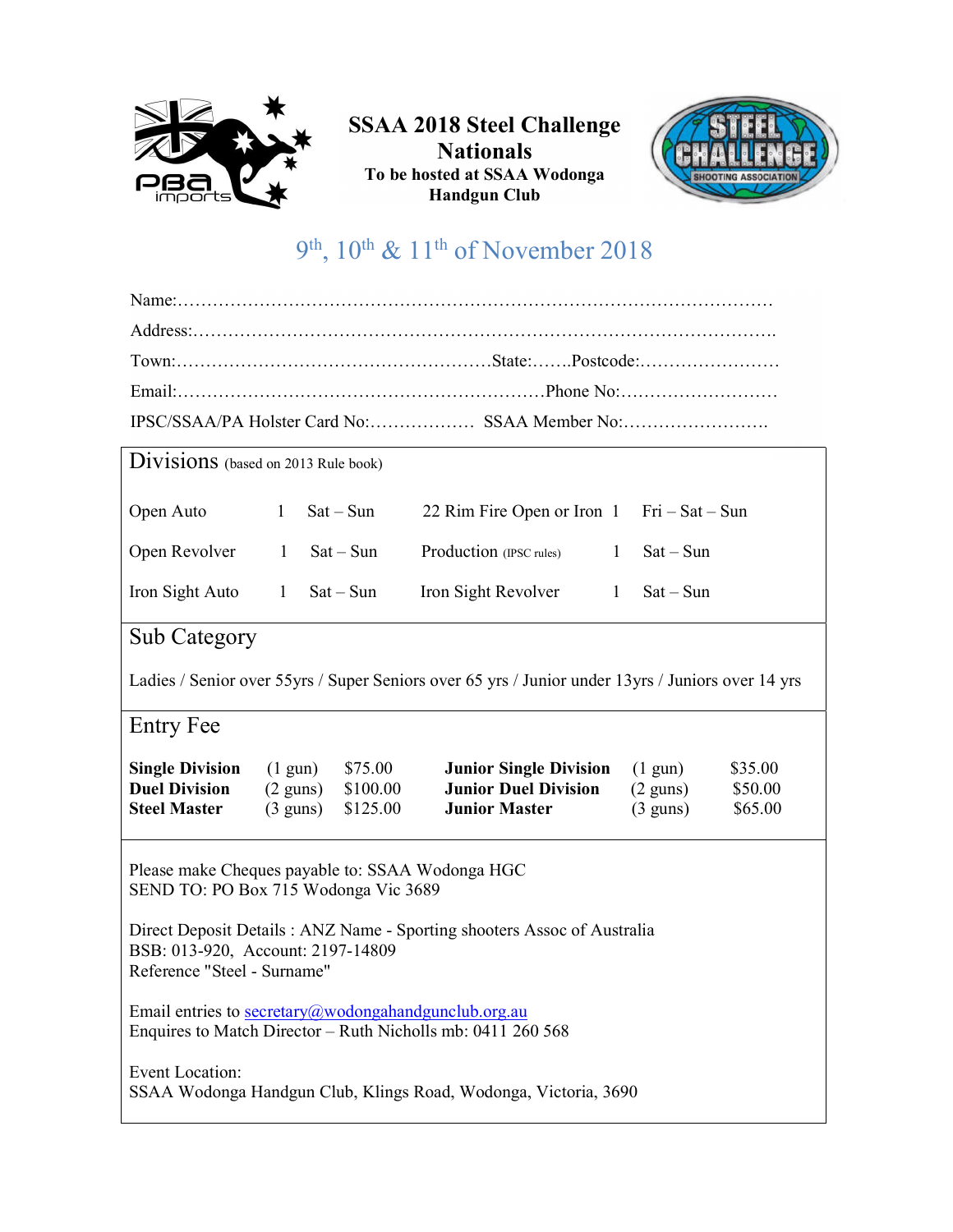## Entry Information

- $\div$  Entries Close 2<sup>nd</sup> Nov 2018. Late fees will apply
- Friday 9th and Saturday 10th November Match will start at 9.00am
- Sunday 11<sup>th</sup> November Match will start at 8.30am
- Match Registration will be all day Friday the 9<sup>th</sup> and before 8.30am on the 10<sup>th</sup> and 11<sup>th</sup> November
- Competitors MUST show their Handgun License and Holster Card during registration
- $\clubsuit$  Failure to produce these will result in competitor not being allowed to shoot the Match
- Minimum 240 rounds per day (8 Stages)
- Match wavier must be signed and accompany entry form
- Steel Challenge 2013 Edition Rules Apply
- $\diamond$  Scoring for the match will be from the Audible start signal to the last shot fired
- $\cdot \cdot$  The overall National Champion will be the competitor with the lowest time from any Centre fire division.
- The Steel Master National Champion will be the competitor with the lowest combined time from their 3 divisions.
- The 3 divisions for Steel Master must be 2 Centre fire divisions (only one can have optics) and 22 Rim-fire Division (which may have optics).
- Circle the day or days you wish to shoot a division on, if entering the Steel Master you must shoot 22 Rim-fire Division on Friday.
- $\dots$  You will complete all 8 Stages for one division on a single day, regardless of how many divisions you enter (1, 2 or 3).
- $\cdot \cdot$  The Match Presentations will commence as soon as possible after the last squad finishes on Sunday.
- First in first served with preference for your shooting days if possible.
- $\triangle$  A canteen will operate at the range for all 3 days. Breakfasts (egg & bacon) on Sat and Sun.
- NO full metal jackets projectiles to be used on any Wodonga Handgun ranges.
- ❖ Camping is permitted on the range please contact Match Director.
- $\cdot$  Check website for up to date information on sponsor deals and prizes. www.wodongahandgunclub.org.au